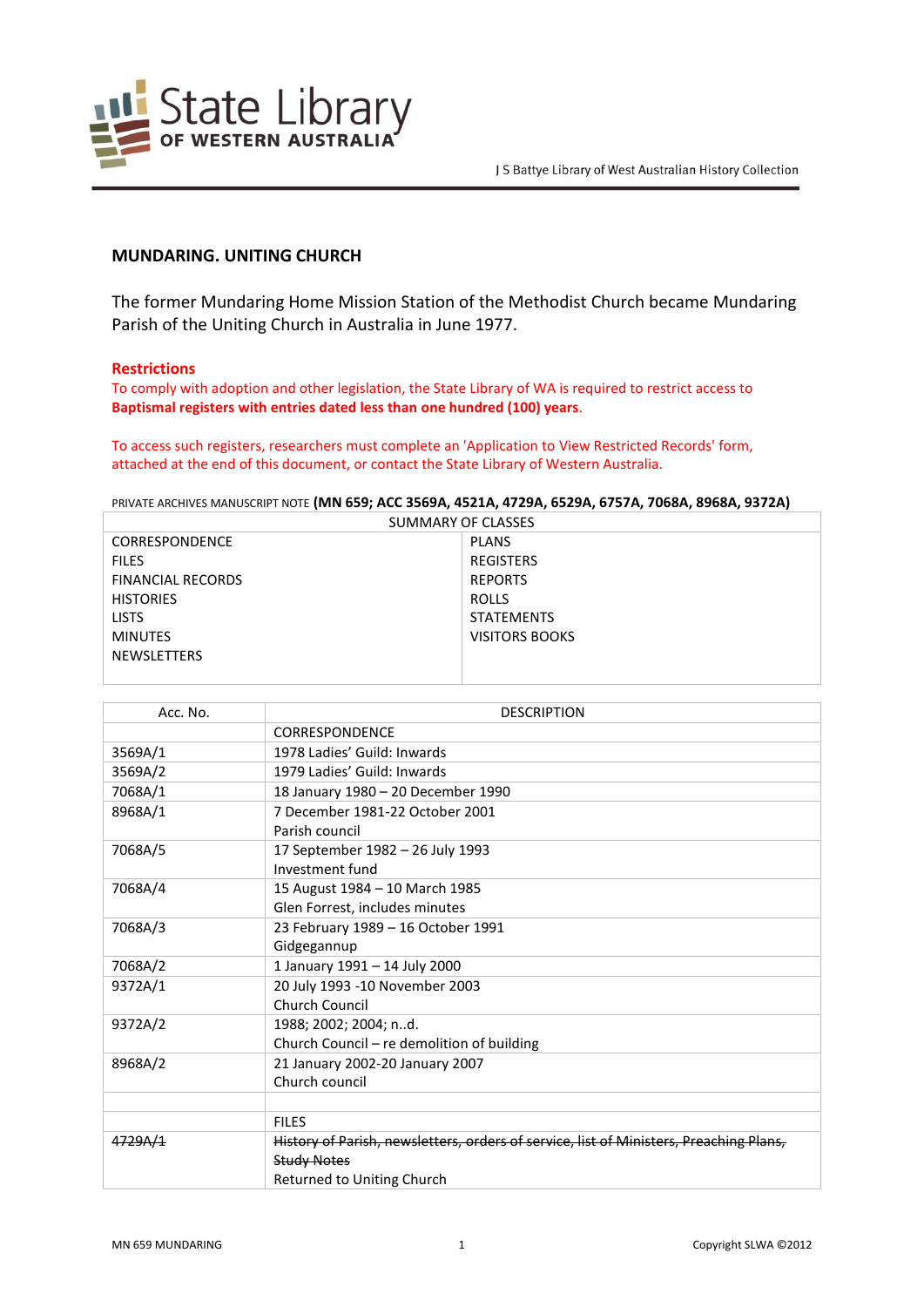

| 7068A/6   | 16 December 1981 - 7 July 1992                                                   |
|-----------|----------------------------------------------------------------------------------|
|           | Grants in Aid                                                                    |
|           |                                                                                  |
|           | <b>FINANCIAL RECORDS</b>                                                         |
| 7068A/7   | $1982 - 1990$                                                                    |
|           | Income and expenditure, budgets                                                  |
| 7068A/8   | 1989 - 1994                                                                      |
|           | Financial returns                                                                |
| 9372A/3   | 2003-2005                                                                        |
|           | Manse account - auditor reports                                                  |
|           |                                                                                  |
|           | <b>HISTORIES</b>                                                                 |
|           | "Notes from A Matthews re Significant Developments in Mundaring Parish '76-'81"  |
| 3569A/3   |                                                                                  |
|           |                                                                                  |
|           | <b>INFORMATION SHEETS</b>                                                        |
| 3569A/4   | 1978-1981                                                                        |
|           | Baptism. Information slips giving details regarding requests for Baptism         |
|           |                                                                                  |
|           | <b>LISTS</b>                                                                     |
| 3569A/5   | Names and addresses of people associated with Church; of people who had children |
|           | baptised at Midland or Greenmount Methodist Churches. Also some sheets of        |
|           | statistics about the area                                                        |
| 7068A/10  | $19[58] - 19[75]$                                                                |
|           | Members                                                                          |
| 7068A/9   | $1987 - 1991$                                                                    |
|           | Adherents and members                                                            |
|           |                                                                                  |
|           | <b>MINUTES</b>                                                                   |
| 3569A/6   | 18 November 1979; 4 July 1980 - 13 August 1982                                   |
|           | Also financial statements includes Minutes of Congregation Meeting 18 November   |
|           | 1979; Elders' Meeting 6 March 1980; Programme for Parish Camp 13-15 March 1981;  |
|           | Submission to Presbytery of Swan 8 August 1981; some correspondence 1977-1982    |
| 7068A/11  | 29 June 1986 - 10 October 1987                                                   |
|           | <b>Building Task Force</b>                                                       |
| 7068A/12  | 4 October 1990 - 14 May 1996                                                     |
|           | Community Church, Gidgegannup                                                    |
| 7068A/13  | 4 June 1989 - 2 November 1999                                                    |
|           | <b>Mundaring Congregation</b>                                                    |
| 70684A/14 | 16 November 1983 - 16 October 1992                                               |
|           | Elders                                                                           |
| 7068A/15  | 24 May 1976 - 19 June 1981                                                       |
|           | Parish Council                                                                   |
|           |                                                                                  |
| 7068A/16  | $1981 - 1985$                                                                    |
|           | Parish Council                                                                   |
| 8968A/6   | November 1982-June 1987                                                          |
|           | Elders council                                                                   |
| 7068A/19  | 21 February 1984 - 26 March 1986                                                 |
|           | Property                                                                         |
| 7068A/17  | 9 July 1985 - 19 March 1991                                                      |
|           | Parish Council                                                                   |
| 8968A/5   | 1989, 2002                                                                       |
|           | Congregational minutes                                                           |
| 8968A/7   | 1990-1996                                                                        |
|           | Elders council                                                                   |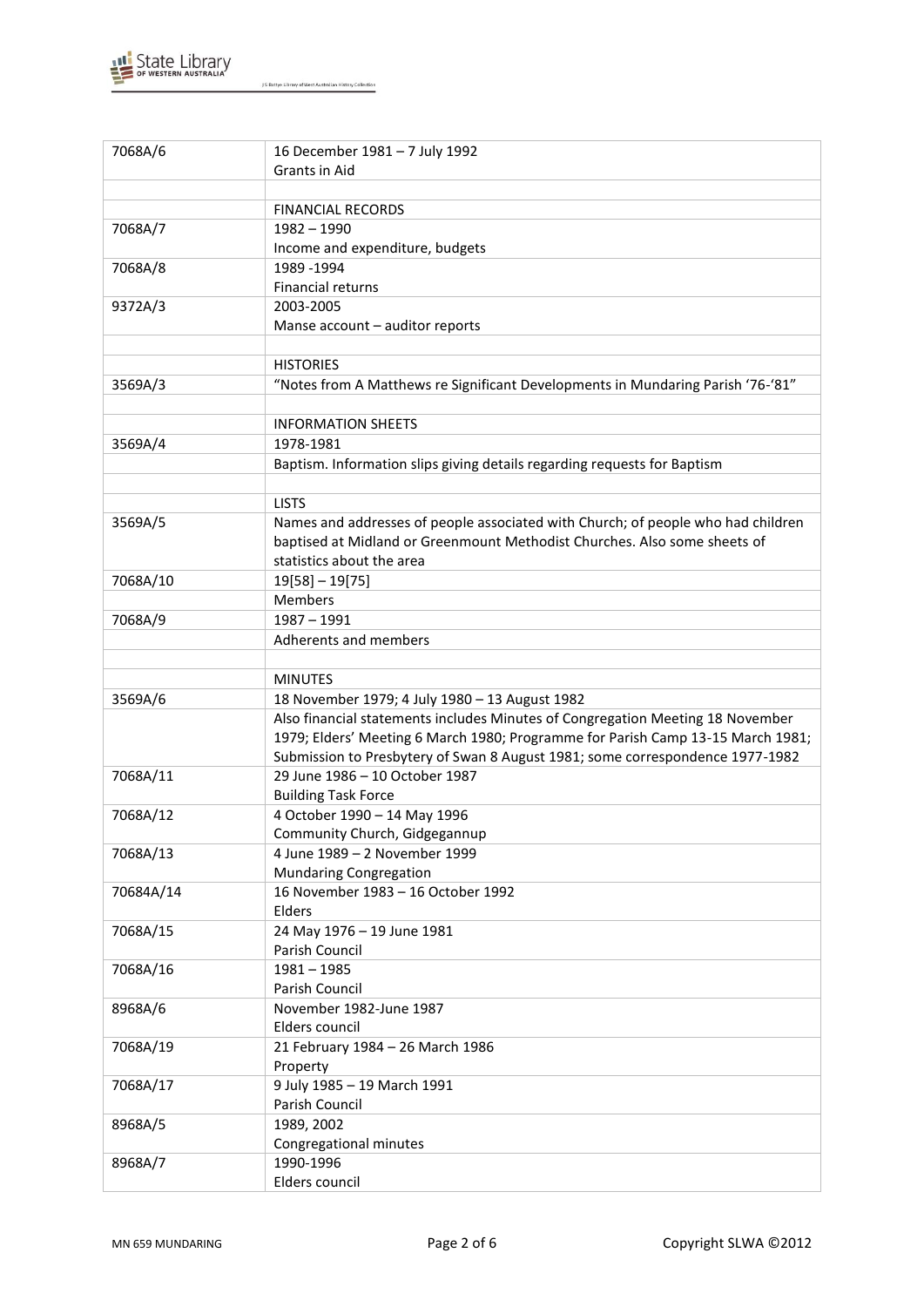

8968A/3 April 1991-August 1999

J S Battye Library of West Australian History Collection

| Parish council                                                             |
|----------------------------------------------------------------------------|
| 18 February 1992 - 15 March 1995                                           |
| Parish Council                                                             |
| November 1999-June 2002                                                    |
| Church council                                                             |
| 27 March 2001-24 June 2002                                                 |
| Music committee                                                            |
| 8 & 9 December 2002; 10 February 2003;2 January 2007-2008                  |
| <b>Budget and Planning Committee</b>                                       |
| 23 July 2002-13 December 2004                                              |
| Church Council                                                             |
| January 2005-December 2006                                                 |
| Church Council                                                             |
| 15 June 1993 - 23 November 2006                                            |
| Church Council                                                             |
| 20007-2011                                                                 |
| <b>Congregational Minutes</b>                                              |
| 6 October 1992-9March 1999                                                 |
| <b>Elders Council</b>                                                      |
| 26 May 1998-29October 2002                                                 |
| <b>Elders Council</b>                                                      |
| 25 January 2001-10 February 2003                                           |
| <b>Worship Committee</b>                                                   |
|                                                                            |
| <b>NEWSLETTERS</b>                                                         |
| April 1978 ; July 1978 ; October 1982                                      |
|                                                                            |
| <b>PLANS</b>                                                               |
| June 1992                                                                  |
| Gidgegannup. Specifications for community church, site plan and floor plan |
| Parish Activities. List of Ministers of Mundaring                          |
|                                                                            |
| <b>REGISTERS</b>                                                           |
| 1 January 1964 - 18 April 1992                                             |
| Marriage register                                                          |
|                                                                            |
| 26 March 1978 - 30 May 1999                                                |
| Baptismal register                                                         |
|                                                                            |
|                                                                            |
| <b>REPORTS</b>                                                             |
| 9 May 1983 - 7 June 1989                                                   |
| Reports from various groups within the parish                              |
| 1987, 1995, 1996, 2002                                                     |
| Annual reports                                                             |
| June 1990                                                                  |
| Parish profile                                                             |
| 31 July 1990 - February 1998                                               |
| Annual reports                                                             |
| 1993;1998-2003;2005-2007;2009-2011                                         |
|                                                                            |
|                                                                            |
| AGMs<br>1995-2003                                                          |
|                                                                            |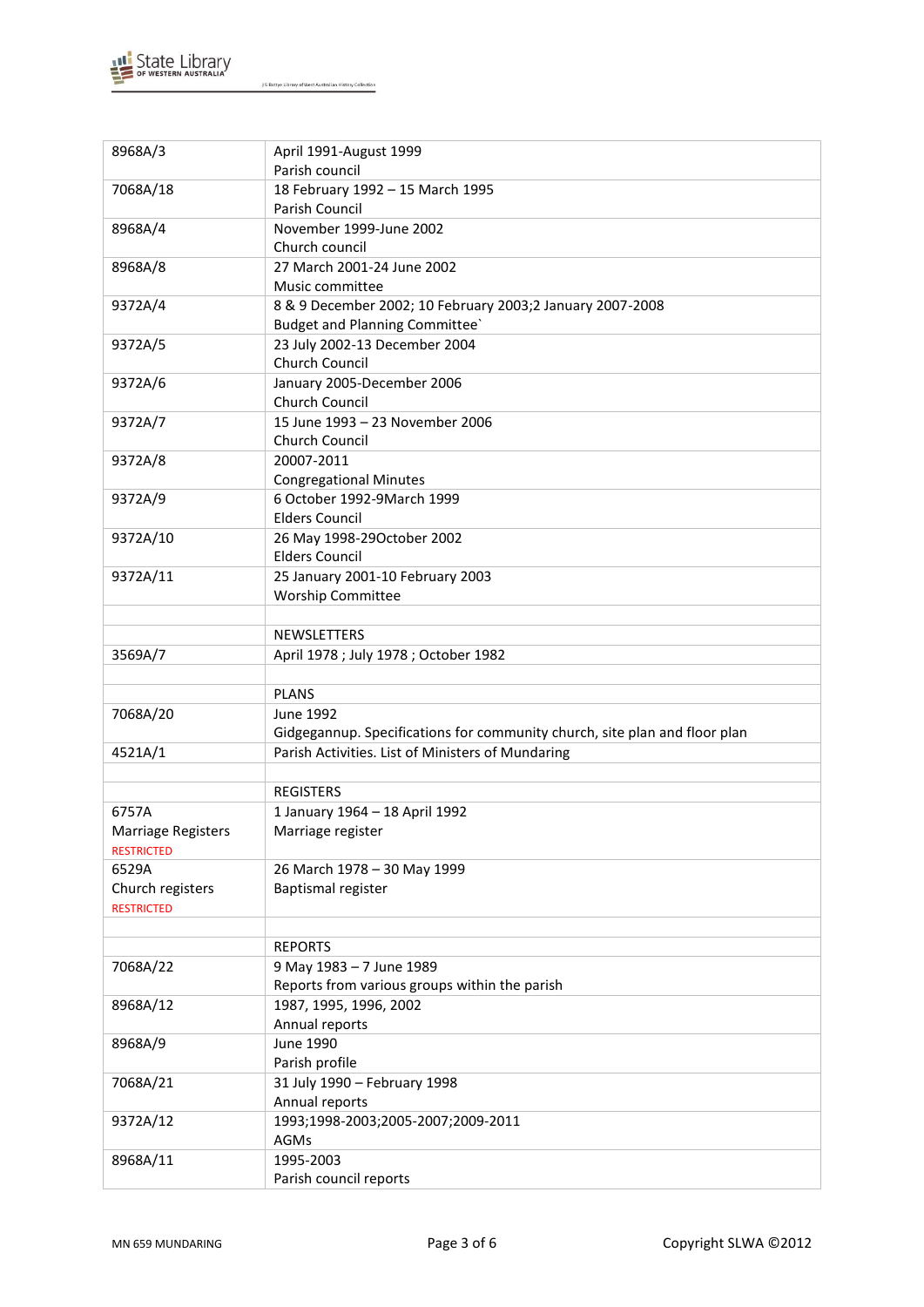

J S Battye Library of West Australian History Collection

| 8968A/10 | November 2004                                |
|----------|----------------------------------------------|
|          | Conservation plan                            |
|          |                                              |
|          | <b>ROLLS</b>                                 |
| 9372A/13 | 17 March 1987-19 December 1995               |
|          | Attendance Roll                              |
| 9372A/14 | 3 November 1997-11 June 2002                 |
|          | Attendance Roll                              |
|          |                                              |
|          | <b>STATEMENTS</b>                            |
| 9372A/15 | Circa 2003                                   |
|          | Statement and Petition regarding Proposal 84 |
|          |                                              |
|          | <b>VISITORS BOOKS</b>                        |
| 9372A/16 | 11 September 1983-22 April 2003              |
|          | <b>Visitors Book</b>                         |

Holdings = 44 cm + 34 cm

#### *Copyright Restrictions*

*The Commonwealth Copyright Act 1968 regulates copying of unpublished material. It is the user's legal obligation to determine and satisfy copyright.*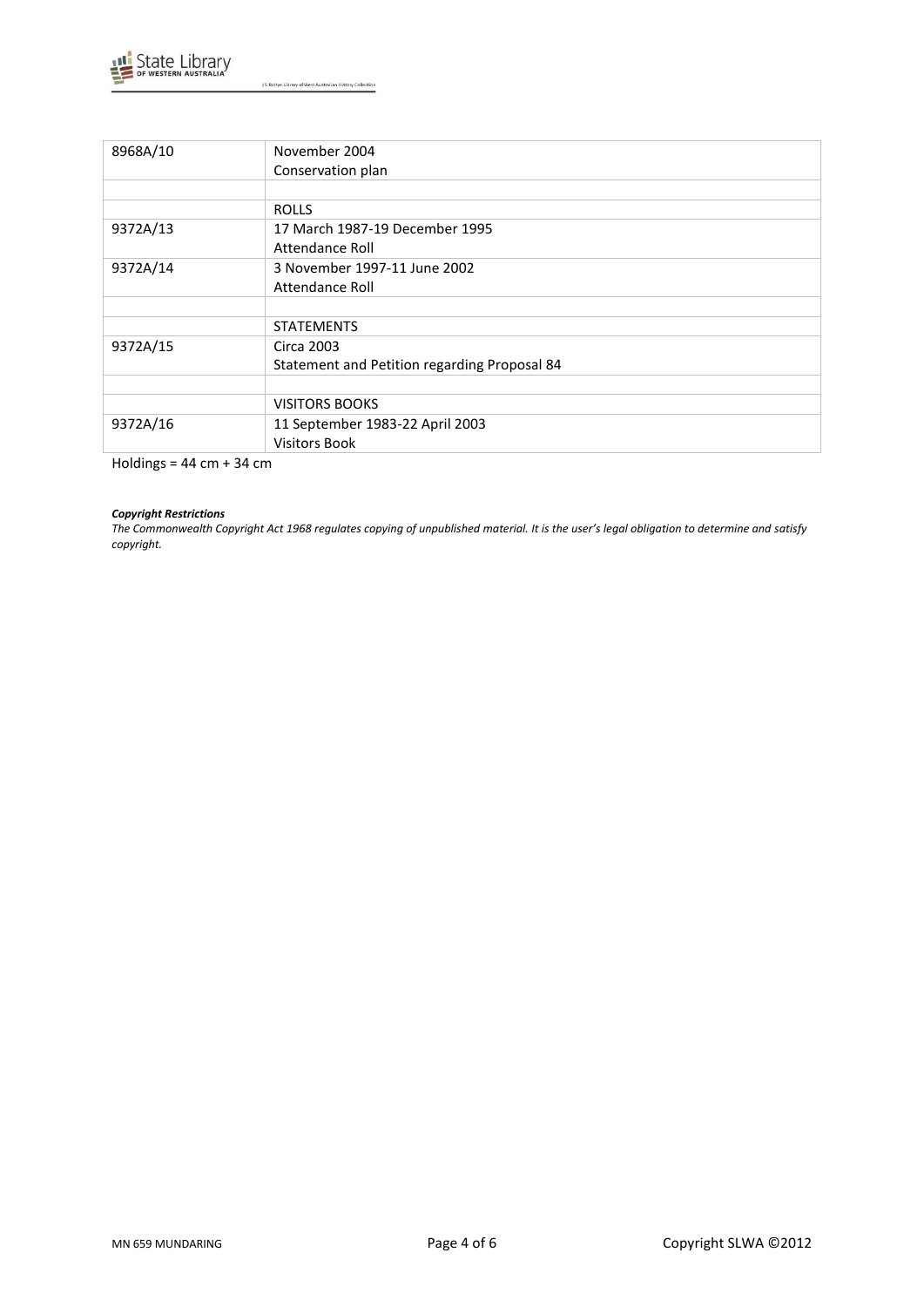

J S Battye Library of West Australian History Collection

# **STATE LIBRARY OF WESTERN AUSTRALIA – PRIVATE ARCHIVES**

# **APPLICATION TO VIEW RESTRICTED BAPTISMAL RECORD**

#### **SUBMIT TO PRIVATE ARCHIVES STAFF**

| DETAILS OF BAPTISMAL RECORD TO BE RETRIEVED               |           |            |
|-----------------------------------------------------------|-----------|------------|
| MN / ACCESSION NUMBER                                     | <b>MN</b> | <b>ACC</b> |
| DENOMINATION & PARISH NAME (E.G.<br>ANGLICAN, ST. JOHN'S) |           |            |
| NAME ON BAPTISMAL CERTIFICATE                             |           |            |
| DATE OF BAPTISM                                           |           |            |
| DATE ITEM REQUIRED                                        |           |            |

| DETAILS OF APPLICANT REQUIRING ACCESS TO RESTRICTED BAPTISMAL RECORD |  |
|----------------------------------------------------------------------|--|
| RESEARCHER'S TICKET NUMBER                                           |  |
| APPLICANT'S NAME                                                     |  |
| APPLICANT'S ADDRESS                                                  |  |
| <b>TELEPHONE NUMBER</b>                                              |  |
| E-MAIL                                                               |  |

| <b>PRIVATE ARCHIVES STAFF USE ONLY</b> |                               |
|----------------------------------------|-------------------------------|
| COPY CERTIFICATE CREATED BY            | (PA STAFF MEMBER NAME & DATE) |
| APPLICANT NOTIFIED                     | (DATE)                        |
| REGISTER RETURNED TO STACK             | (DATE)                        |